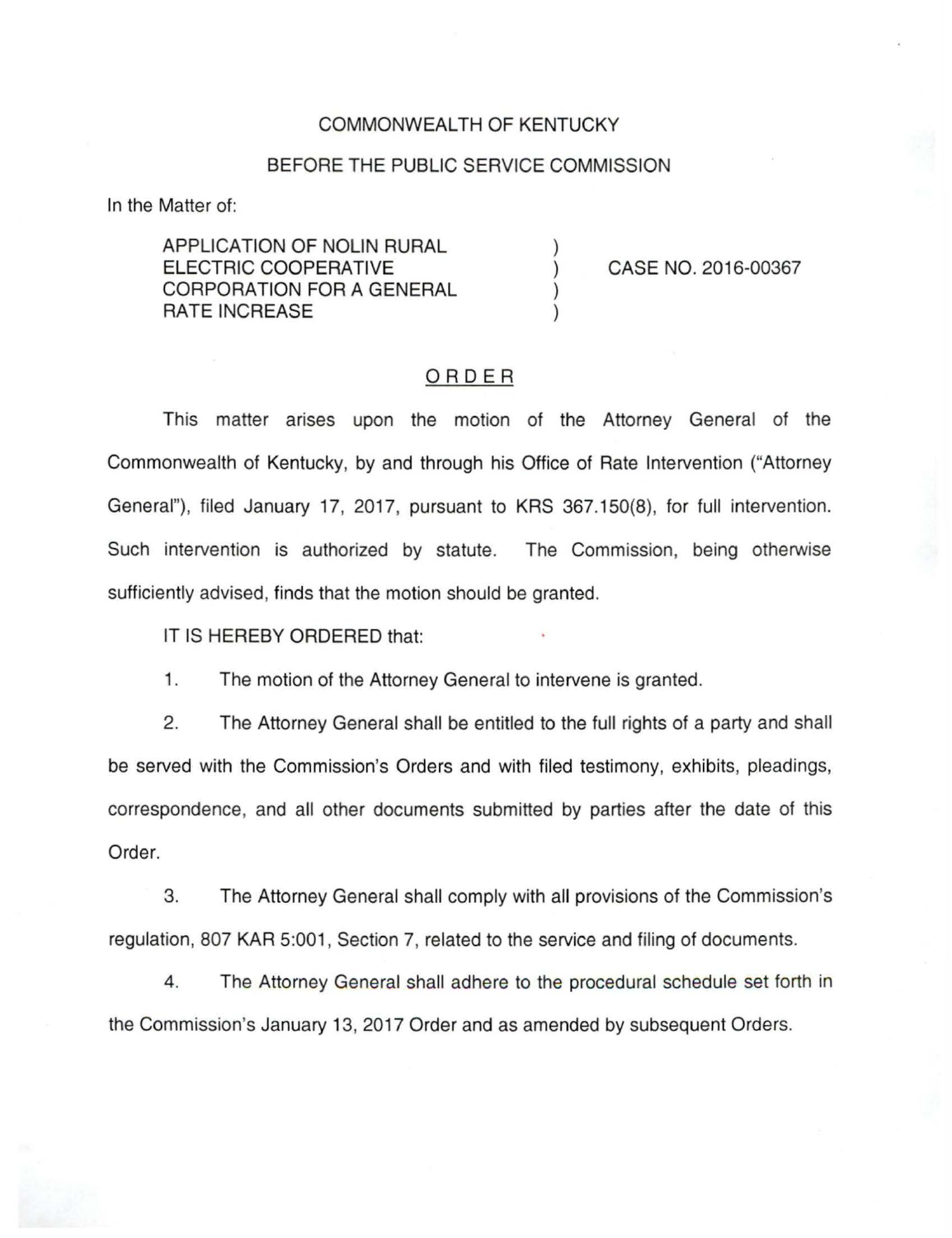5. Within seven days from the date of this Order, the Attorney General shall provide his electronic mail address to which all electronic documents issued by the Commission and other parties of record may be served upon the Attorney General in accordance with 807 KAR 5:001, Section 4(8)(b).

By the Commission



**ATTEST:** Jalina R. Matheus

Case No. 2016-00367